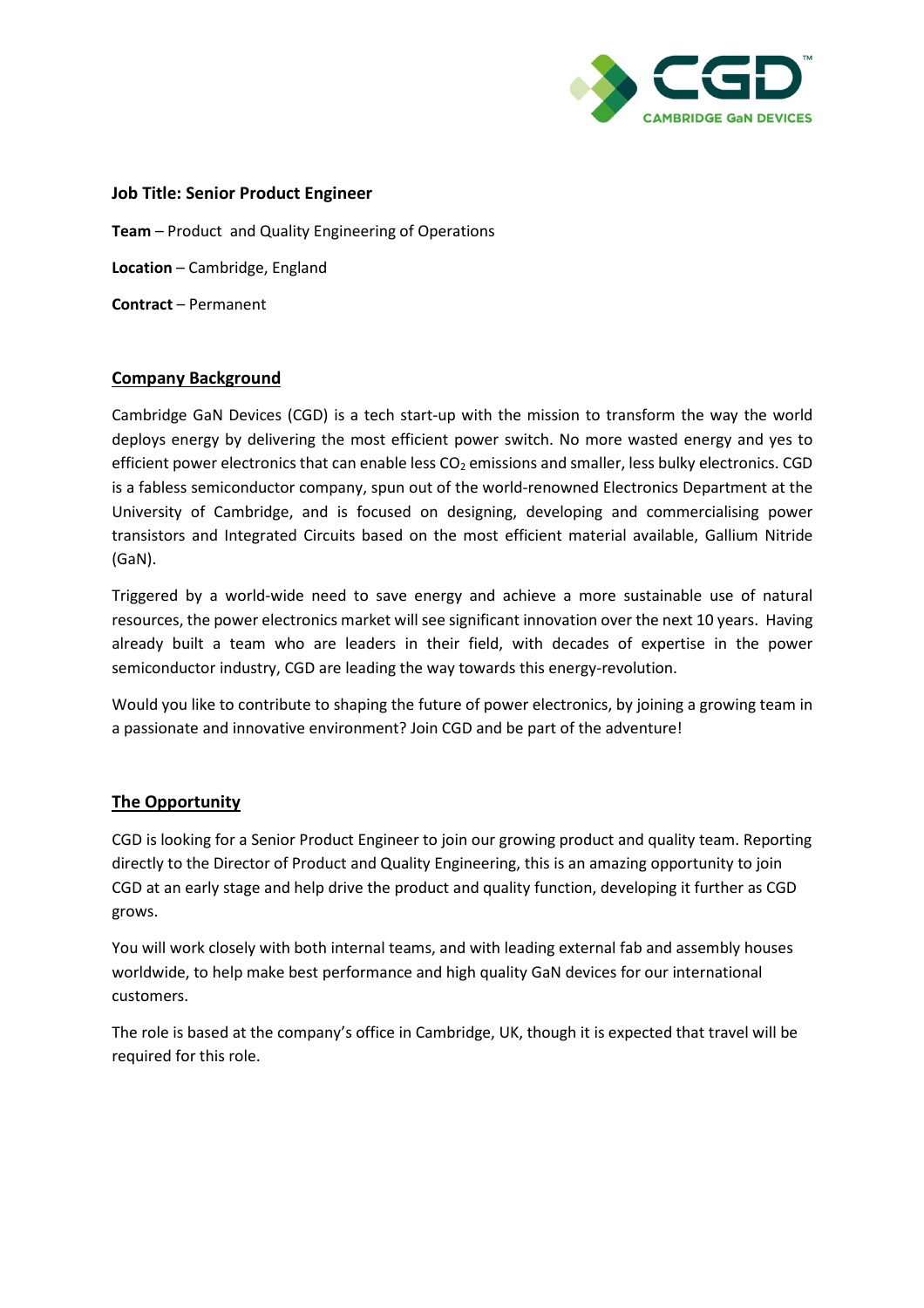

# **Main Responsibilities**

Reporting to the Director of Product and Quality Engineering, you will play a key role in the development and manufacture of CGD's products. This will include responsibility for New Product Introduction (NPI), Yield Engineering, and Product Quality. It will require close interaction with CGD's internal team as well as CGD's global network of partners that provide CGD wafer fab, assembly and test, reliability test and failure analysis services.

# **Skills and Experience**

## **Essential**

- A Bachelor's degree or above in Electronics, Microelectronics, Semiconductor Physics, Engineering or similar disciplines
- Demonstrable experience within the semiconductor industry, ideally working in a Product Engineering, Test Engineering or Quality Engineering role from NPI to high volume production stage
- Solid experience in at least from one of the following areas:
	- Wafer fab: Process Integration, Yield Enhancement, D0 Control and Defect Reduction strategy.
	- IC Assembly: QFN/DFN/FC Assembly Process or Package Design, Assembly Quality Control, BOM optimization, Yield Engineering
	- IC Test: Test Program Development, Wafer Probe and IC Test Hardware Development, Yield Engineering
	- Fabless Semiconductor or IC Design: IC Product Qualification Plan, IC Reliability and Failure Study, RMA Handling
- Knowledge of WAT, WS/CP and FT data analysis and correlation methods
- Strong data mining and analytical skills. Familiar with semiconductor industry data analysis tool/software, e.g. Galaxy, Ktool, DR Yield, yieldHUB, Yieldwerx, Spotfire, etc.
- Good knowledge of general semiconductor industry process quality control system and statistical analysis methodology: SPC charts review, Cp, Cpk improvement, etc.
- A solid understanding of ISO9001 and ISO14001 general Quality and Environmental policies
- Familiar with Semiconductor Qualification procedure and JEDEC standards
- Good communication skills and team player attitude
- Flexible and able to handle multiple projects in parallel
- Willing and able to travel worldwide when needed
- Fluent in English, both writing and speaking

## **Desirable**

- Planning and management of NPI and IC Qualification
- External and Internal Quality Audit experience
- Experience of power discrete or power integrated circuit manufacture